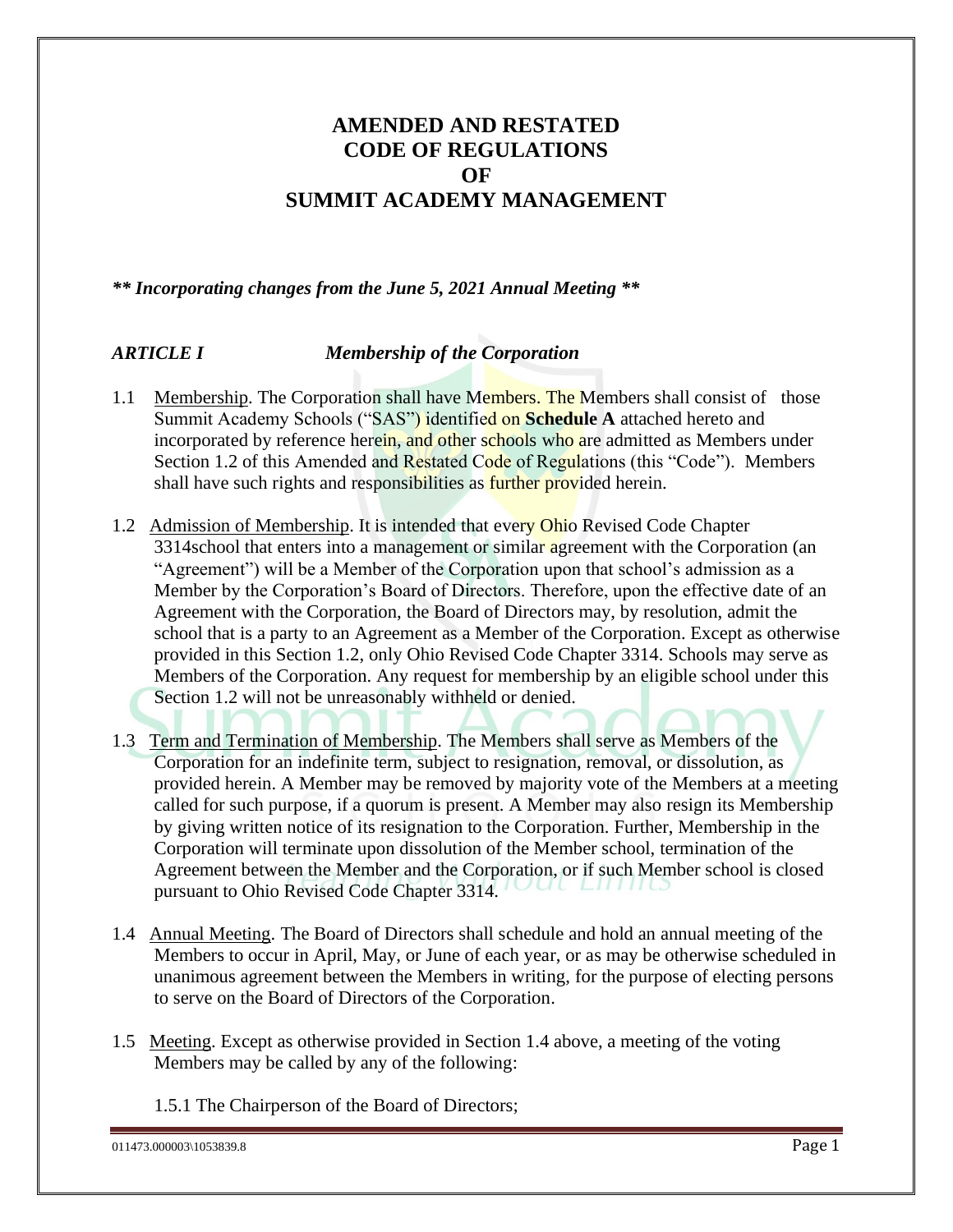#### 1.5.2 The Chief Executive Officer of the Corporation;

1.5.3 Any one (1) voting Member. Any meeting may be held within the State of Ohio, or outside the State of Ohio as designated by the notice of the meeting. If the notice of the meeting does not designate the location of the meeting, the meeting shall be held at the principle office of the Corporation at 2791 Mogadore Road, Akron, Ohio 44312, or at any future address of the principal office of the Corporation.

- 1.6 Notice. Notice of any meeting of the voting Members shall be given in writing in accordance with Section 2.1 of this Code to each Member entitled to notice of the meeting, and date of such meeting. Any such notice shall state the time and place of the meeting. In the case of a special meeting not regularly scheduled, the purpose or purposes for which the meeting is called shall be given by the person or persons calling the meeting.
- 1.7 Voting. Each Member shall be entitled to one vote on any matter properly submitted to the Members for their vote, consent, waiver, release, or other action. No vote of the Members may be conducted by mail, nor may any Member vote by proxy.
- 1.8 Quorum. At all meetings of the Members, a majority of the Members then in office and entitled to vote on matters before the Members shall constitute a quorum for the transaction of business, provided that whenever less than a quorum is present at the time and place appointed for any meeting of the Members, a majority of those present may adjourn the meeting from time to time, without notice other than by announcement at the meeting, until a quorum shall be present. At any meeting of the Members at which a quorum is present, all questions coming before the Members for decision shall be decided by a vote of a majority of the Members in attendance thereat.
- 1.9 Action without Meeting. To the extent permissible by law, any action which may be authorized or taken at a Members meeting may be authorized or taken without a meeting in a writing or writings signed by not less than a two-third (2/3) majority of the Members who would be entitled to notice of a meeting held for such purpose, and entitled to vote at such meeting. Such action by written consent shall be filed with the minutes and records of the Corporation.

# *ARTICLE II Learning Without Limits*

2.1 Form. Any notice required to be given by this Code shall be in writing and shall be delivered personally or sent by telegram, telecopy, or electronic mail transmission or by United States mail, express mail, or courier service, with postage or fees prepaid. For any notice sent by personal delivery, telegram, telecopy or electronic mail, notice shall be deemed to be given when delivered or transmitted. For any notice sent by United States mail, or courier service, notice shall be deemed to be given when delivered or deposited in the mail or with the courier service.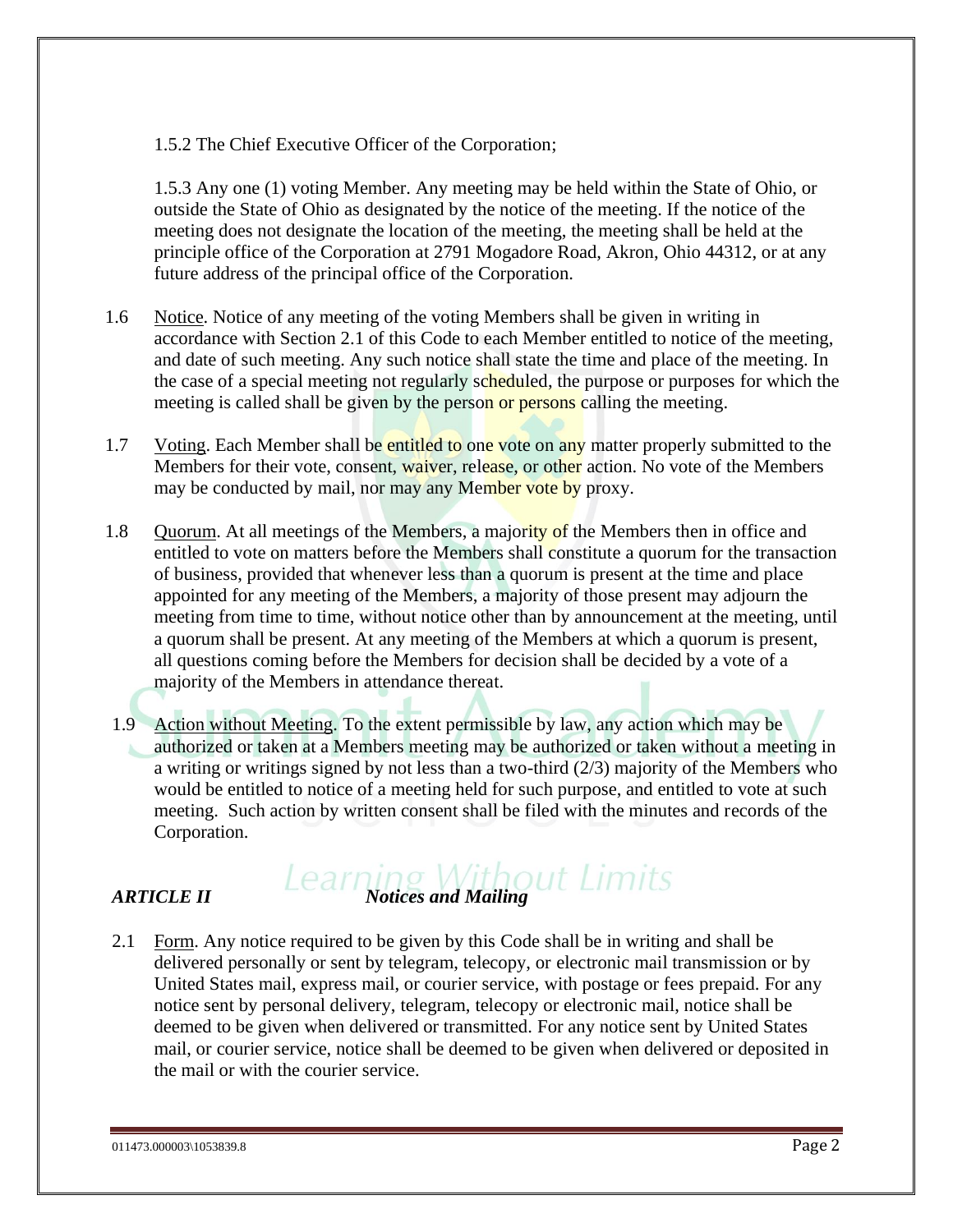2.2 Waiver of Notice. Notice of the time, place and purpose of any meeting of the Board of Directors may be waived by telegram, telecopy, electronic mail transmission or other writing, either before or after such meeting has been held.

### *ARTICLE III Directors*

#### 3.1 Number and Qualification.

The Board of Directors shall consist of five (5) to nine (9) members, divided into two classes: (a) the class of "Directors at Large;" and (b) the class of "Designated Directors." The class of Directors at Large shall consist of three (3) to five (5) directors. The class of Designed Directors shall consist of two (2) to four (4) directors. The class of Directors at Large shall always consist of the majority of members.

#### 3.2 Election and Term.

3.2.1 Election. The Directors shall, at the annual meeting of Members or any other meeting called for such purpose (in either case where a quorum is present), be elected by a vote of a majority of the Members in attendance thereat. Alternatively, the Members may elect Directors by written consent in lieu of a meeting in the manner provided in Section 1.9 above. As may be provided in its own code of regulations, each Member school may authorize and appoint a representative to vote for and elect Directors of the Corporation on its behalf. No person may serve as both a member of a SAS board and a Director of the Corporation and no Director of the Corporation shall be an employee or officer of the Corporation or the spouse, sibling or child of an employee or officer of the Corporation or SAS board.

Prior employees of the Corporation shall be required to serve at least 1 full term as a Member of a SAS board prior to consideration. The Nominating Committee shall have complete discretion regarding a candidates qualifications, and shall be responsible for vetting all candidates for consideration of a Board of Directors membership.

#### 3.2.2 Nominations.

(a) Directors at Large. Candidates for election as Directors at Large shall be identified and nominated by a Nominating Committee of the Board of Directors appointed in a manner consistent with Article IV of this Code, or in some other manner from among candidates nominated by the Members.

(b) Designated Directors. Candidates for election as Designated Directors shall be elected from a slate of nominees determined by the Chief Executive Officer of the Corporation ("CEO") and the then-serving Designated Director(s) (the "Designated Director Slate"). If the Members do not desire to elect as a Designated Director any person on the Designated Director Slate, the Members shall so notify the CEO and the then serving Designated Director(s) no later than five (5) working days before the date of the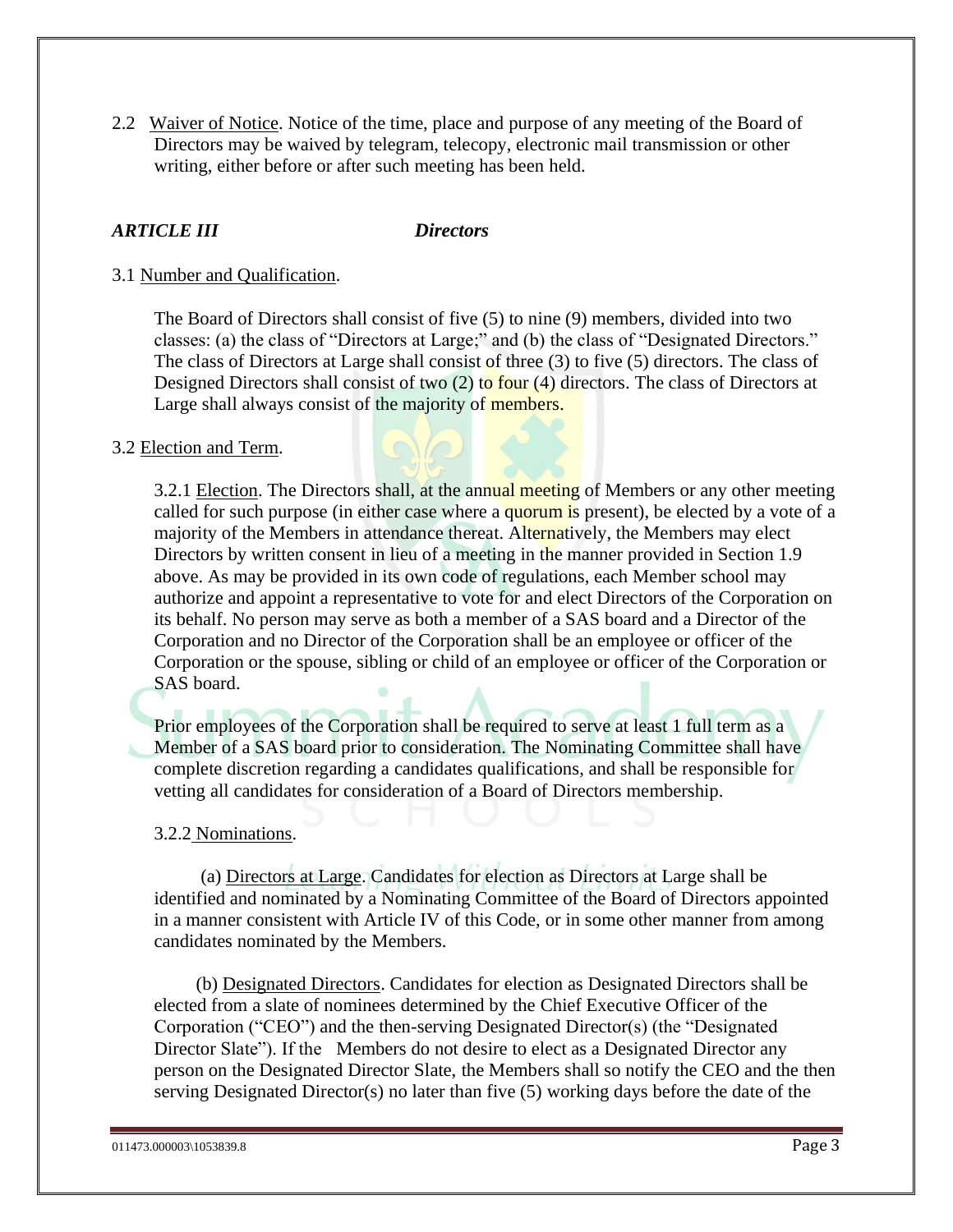Annual Meeting and request that those persons identify additional nominees for the Designated Director position, such that in no case shall a person be eligible for election as a Designated Director of the Corporation if not listed on a Designated Director Slate determined as specified in this Code.

3.2.3 Term. Each Director shall be elected for a three (3) year term, and shall serve until his or her successor is elected unless he or she earlier resigns, dies, or is removed. Notwithstanding the foregoing, terms of the Directors shall be staggered, and Directors may be elected for initial terms of less than three (3) years (subject to their earlier death, resignation, or removal), so that to the fullest extent possible no more than three (3) persons are newly elected to the Board of Directors in any one year. The Directors of the Corporation (and their terms) as of the effective date of this Code are set forth on the attached **Schedule B**.

Terms of Directors of any class shall expire and commence as of an annual meeting of the Corporation required by Section 1.4 of this Code. Terms shall be identified as continuing until the annual meeting at which they expire. (For example, a term expiring in 2011 should be referred to as "a term continuing until the annual meeting of the Corporation in 2011.").

Directors of any class may serve no more than three (3) consecutive terms, plus any term of one (1) year or less to which a director was initially elected in order to stagger the terms of the Directors.

- 3.3 Resignation and Removal. Any Director may resign at any time by giving written notice to the Chairman of the Board of Directors. Such resignation, which may or may not be made contingent on formal acceptance, shall take effect on the date of receipt or at any later time specified therein. Any Director may be removed at any time, with or without cause, by action of the Members of the Corporation or by the Directors in accordance with Section 3.7.
- 3.4 Vacancies. Vacancies on the Board of Directors due to death, removal, resignation, or an otherwise unfilled seat, may be filled at any time by majority vote of the Members in accordance with the provisions of Section 3.1. Any replacement Director so elected to fill a vacancy shall complete the unexpired term of the Director that he or she is replacing, and shall serve until his or her successor is elected unless he/she earlier resigns, dies, or is removed. This unexpired term shall be in excess of the provisions in Section 3.2.3 In the case of a vacancy created by resignation, removal, death of a Director at Large, a replacement Director at Large will be elected by the Members from an individual nominated by the Nominating Committee or the Members in accordance with the provisions of Section 3.2. In the case of a vacancy created by resignation, removal, death of a Designated Director, a replacement Designated Director will be elected by the Members from an individual nominated by the CEO and the then-serving Designated Directors in accordance with the provisions of Section 3.2.
- 3.5 Meetings of Directors. The Board of Directors shall hold at least an annual meeting and additional meetings as determined by the Board of Directors. At the annual meeting, the

<sup>011473.000003\1053839.8</sup> Page 4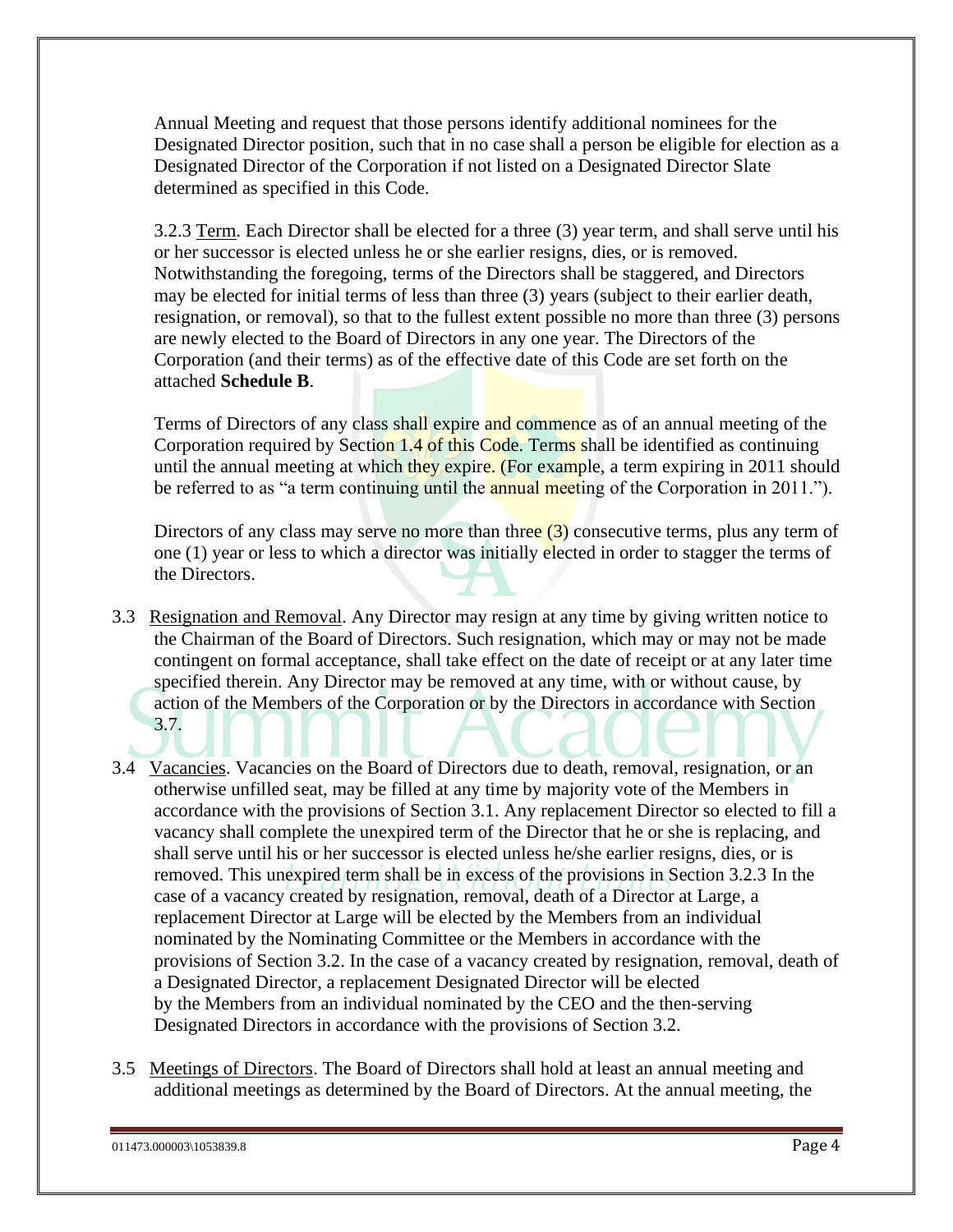Board of Directors shall elect officers, and conduct such other business as may come before the meeting. Special meetings of the Board of Directors shall be called by one or more member(s) of the Board of Directors.

- 3.6 Notice. Notice of any meeting of the Board of Directors shall be given in accordance with Section 2.1 of this Code to each Director, not less than  $(2)$  days prior to the holding of such meeting. Every notice shall state the time and place of the meeting, but shall not be required to state the purposes thereof. Notice of any meeting of the Board of Directors need not be given to any Director, however, if waived by such Director in writing and such waiver is filed with the Secretary either before or after the holding thereof, or if the Director shall be present at such meeting. All meetings of the Board of Directors shall be held at the office of the Corporation in the City of Akron, Summit County, Ohio or at such other place within or without the State of Ohio as the Board of Directors may determine by resolution.
- 3.7 Attendance at Meetings. The Board of Directors may by resolution establish requirements for attendance by Directors at meetings of the Board of Directors. A Director who fails, without good cause, to satisfy those requirements may be removed from the Board of Directors by action of the Members and/or the Directors of the Corporation. To the extent permissible by law, any or all Directors may attend and participate at a Board of Directors' meeting by means of communications equipment if all persons participating can hear each other through the use of such equipment. Attendance at a Board of Directors meeting through the use of communications equipment shall count towards quorum purposes. For purposes of this Section 3.7, the term "hear" shall include any means of communication that reasonably accommodates a disability as defined under any applicable federal or state law.
- 3.8 Quorum and Voting. At all meetings of the Board of Directors except as otherwise provided by Ohio law, the Corporation's Articles of Incorporation, or this Code, a majority of the Directors then in office and entitled to vote on matters before the Board of Directors shall constitute a quorum for the transaction of business, provided that whenever less than a quorum is present at the time and place appointed for any meeting of the Board of Directors, a majority of those present may adjourn the meeting from time to time, without notice other than by announcement at the meeting, until a quorum shall be present. At any meeting of the Board of Directors at which a quorum is present, all questions coming before the Board of Directors for decision shall be decided by a vote of a majority of the Directors in attendance thereat. Notwithstanding the foregoing, only those Directors who do not have a financial or other interest in the matter coming to a vote (*i.e*., a "Disinterested Director") shall have the authority to consider and be entitled vote on contracts of employment by and between the Corporation and any Director and the determination of the compensation paid to any Director under a contract of employment with the Corporation. A quorum for purposes of considering the employment and/or compensation of Directors shall consist of a majority of the Disinterested Directors, and a vote of the majority of the Disinterested Directors shall constitute an action of the Corporation on any such matter.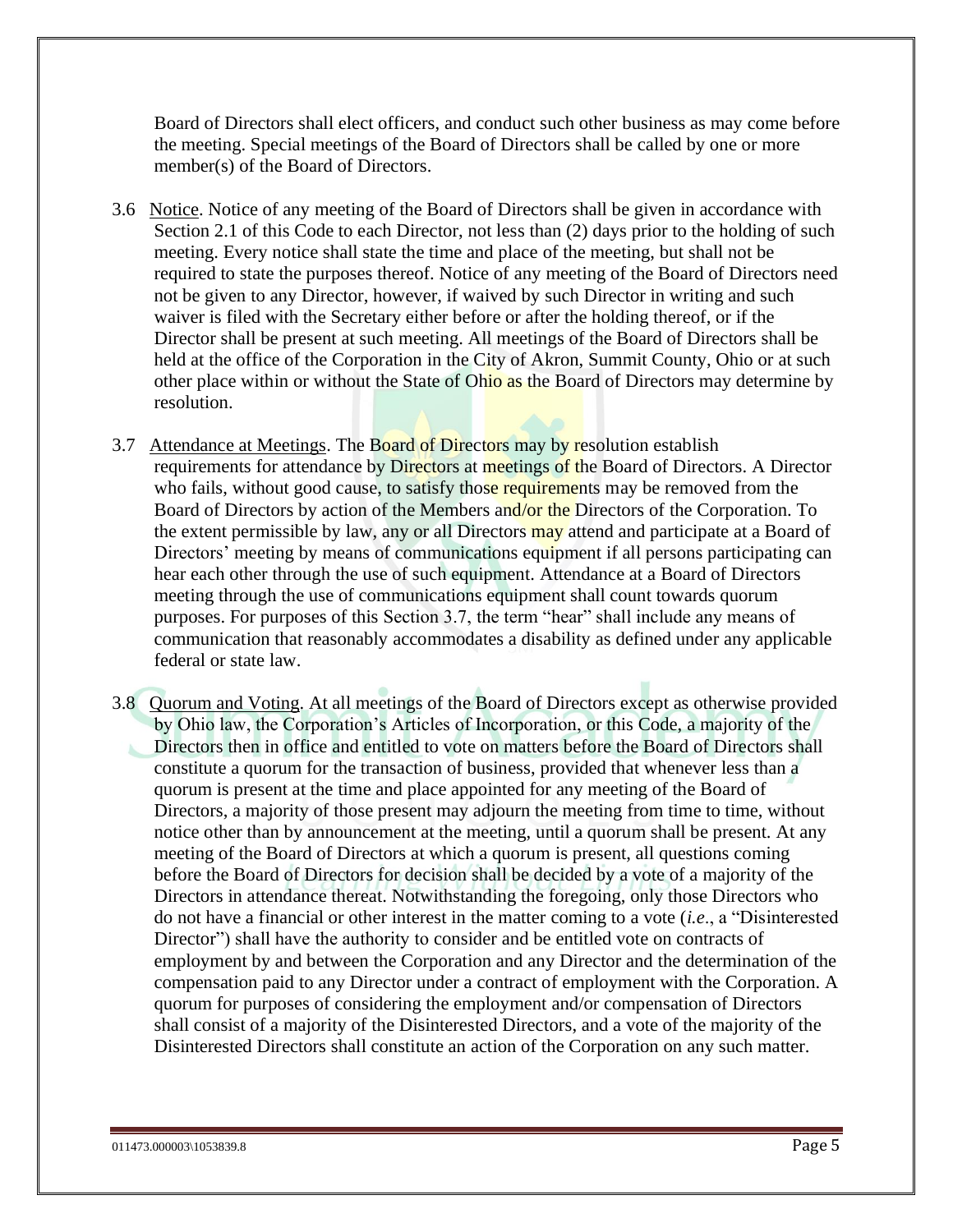- 3.9 General Powers of the Board of Directors. The powers of the Corporation shall be exercised, its business and affairs conducted, and its property controlled by the Board of Directors, except as otherwise provided by law or the Articles of Incorporation.
- 3.10 Bylaws. For the government of its actions, the Board of Directors may adopt bylaws consistent with the Articles of Incorporation and this Code.
- 3.11 Action Without Meeting. To the extent permissible by law, any action which may be authorized or taken at a Directors' meeting may be authorized or taken without a meeting in a writing or writings signed by all of the Directors who would be entitled to notice of a meeting held for such purpose, and entitled to vote at such meeting. Such action by written consent shall be filed with the minutes and records of the Corporation.
- 3.12 Stipend. To the extent permissible by law, each **actively participating** member (**actively participating** under section 3.12 is to be defined as members who attend or participate in Committee work and/or the regularly scheduled Board meeting during the month) of the Board of Directors shall be paid a stipend during the course their term. The stipend shall commence immediately upon the beginning of the Director's first month of membership, and shall end upon their last month of membership, regardless of days served, and shall be paid at the conclusion of each month of service. The amount of the stipend, shall be set by a majority vote of the Members at the annual meeting or special meeting, set in accordance with Article 1 of the Code of Regulations.
- **3.13 Emeritus Directors.** In honor of past Board of Directors, who have given exemplary service, commitment, or resources to the organization, the Nominating Committee shall consider nominations of candidates presented to it for said position. Upon determination of those candidates it considers appropriate for Emeritus Director consideration, the Nominating Committee shall present a motion to the full Board of Directors for approval. No more than two (2) Emeritus Directors may be appointed in any one calendar year. Emeritus Directors shall be noted separately in the Annual Directory, and appointments shall be for the Directors life, or upon their resignation, or removal by a vote of the Board of Directors.

Emeritus Directors shall be entitled to attend the Annual Meeting and regular meetings, but shall have no voting rights or any obligations to the Board of Directors, shall not be counted for quorum purposes, and shall not receive a Stipend as defined in section 3.12.

#### *ARTICLE IV Committees*

4.1 Creation. The Board of Directors may, by resolution, create such committees as it from time to time deems appropriate, which committees shall consist of not less than one (1) Director. The resolution creating any such committee shall designate the number of members of the Board of Directors or such other persons who are to serve as voting members or non-voting members of the Committee, the chairman of the committee, the authority, if any, of the Board of Directors which the committee shall have when the Board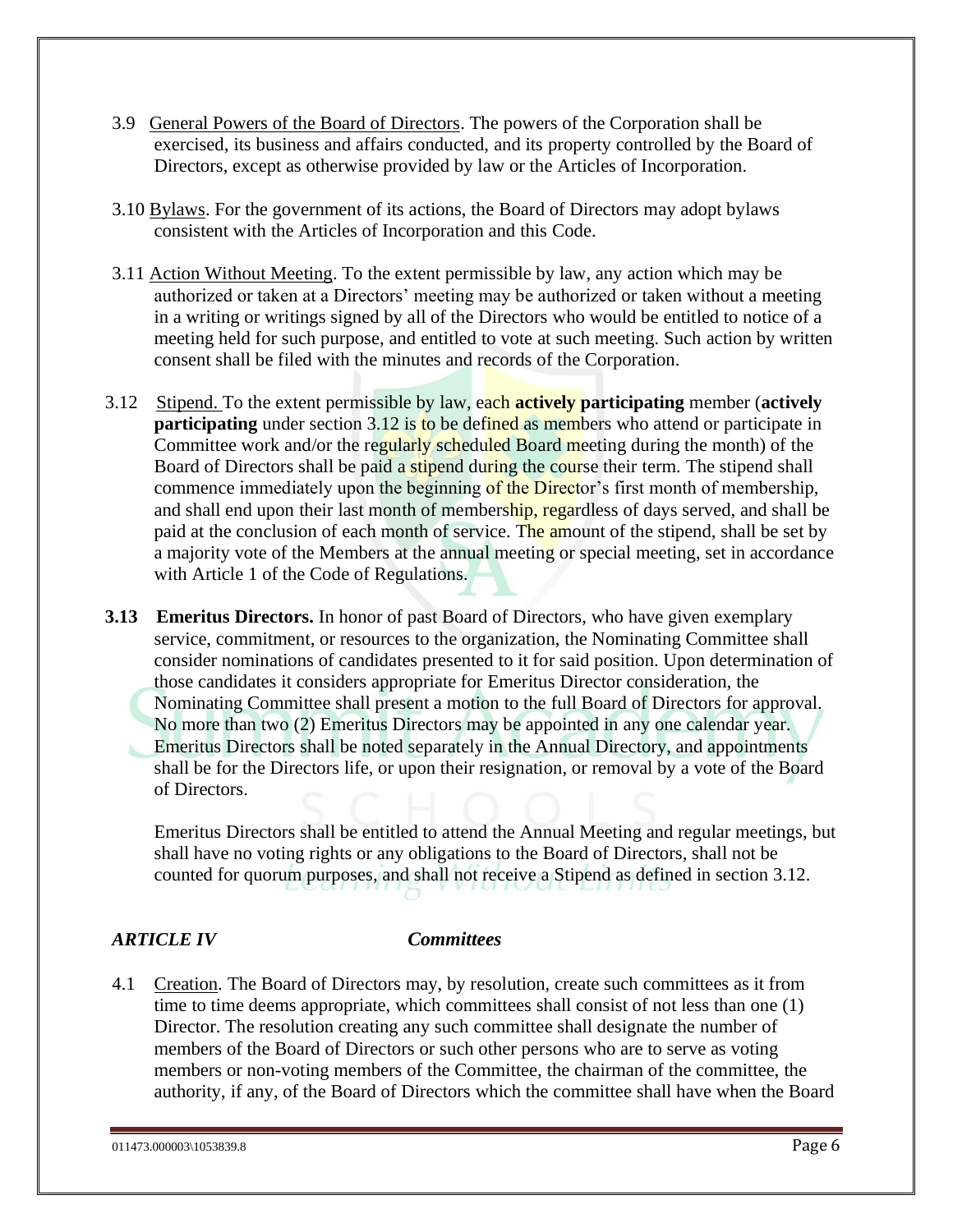of Directors is not in session, which authority must be specifically granted, and any limitations thereon, and the functions the committee shall discharge. The Board of Directors shall not grant any authority of the Directors to a committee to vote on any matters that would require the vote of the Directors. Any vote of a committee shall be limited to a determination of a recommendation to the Board of Directors for action.

- 4.2 Appointment. The Board of Directors shall appoint Directors and other interested persons to serve as the members of the committees. One of the Directors so appointed shall be designated as chairman of the committee. The Board of Directors may invite additional individuals with expertise in a pertinent area to meet with and assist any committee, but such additional individuals shall not vote or be counted in determining the existence of a quorum and may be excluded from any session of such committee by a majority vote of the committee members present.
- 4.3 Tenure. Each member of a committee shall hold office until the next annual election of Directors and until the committee member's successor is elected, unless the committee member shall earlier resign or be removed from the committee.
- 4.4 Meetings and Notice. Meetings of committees may be called by the Chief Executive Officer, the Chairperson of the Board of Directors, the chairperson of the committee, or a majority of the committee's voting members. Each committee shall meet as often as is necessary to perform its duties or as otherwise stipulated by the Board of Directors or the Chief Executive Officer. Notice of a meeting of a committee may be given at any time and in any manner reasonably designed to inform the committee members of the time, place, and purpose of the meeting.
- 4.5 Quorum. A majority of the voting members of a committee shall constitute a quorum for the transaction of business at any meeting of such committee. Each committee shall keep minutes of its proceedings and shall report periodically to the Board of Directors.
- 4.6 Manner of Acting. The act of a majority of the members of a committee present at a meeting at which a quorum is present shall be the act of the committee so meeting. No act taken at a meeting at which less than a quorum is present shall be valid unless approved in writing by the absent members. Action may be taken without a meeting by a writing setting forth the actions so taken signed by each member of the committee entitled to vote.
- 4.7 Resignation, Removal, and the Filling of Vacancies. Any member of a committee may resign at any time by giving written notice to the chairman of the committee or the Secretary of the Corporation. Such resignation, which may or may not be conditioned on formal acceptance, shall take effect on the date of receipt or date of acceptance if so conditioned, or at any later time specified in said notice. The Board of Directors may remove any appointed member of a committee, with or without cause, by a majority vote. An ex-officio member of a committee shall cease to be such if the ex-officio member shall cease to hold a designated position which is the basis of ex-officio membership on the committee. A vacancy on any committee, and any increase in the membership thereof, shall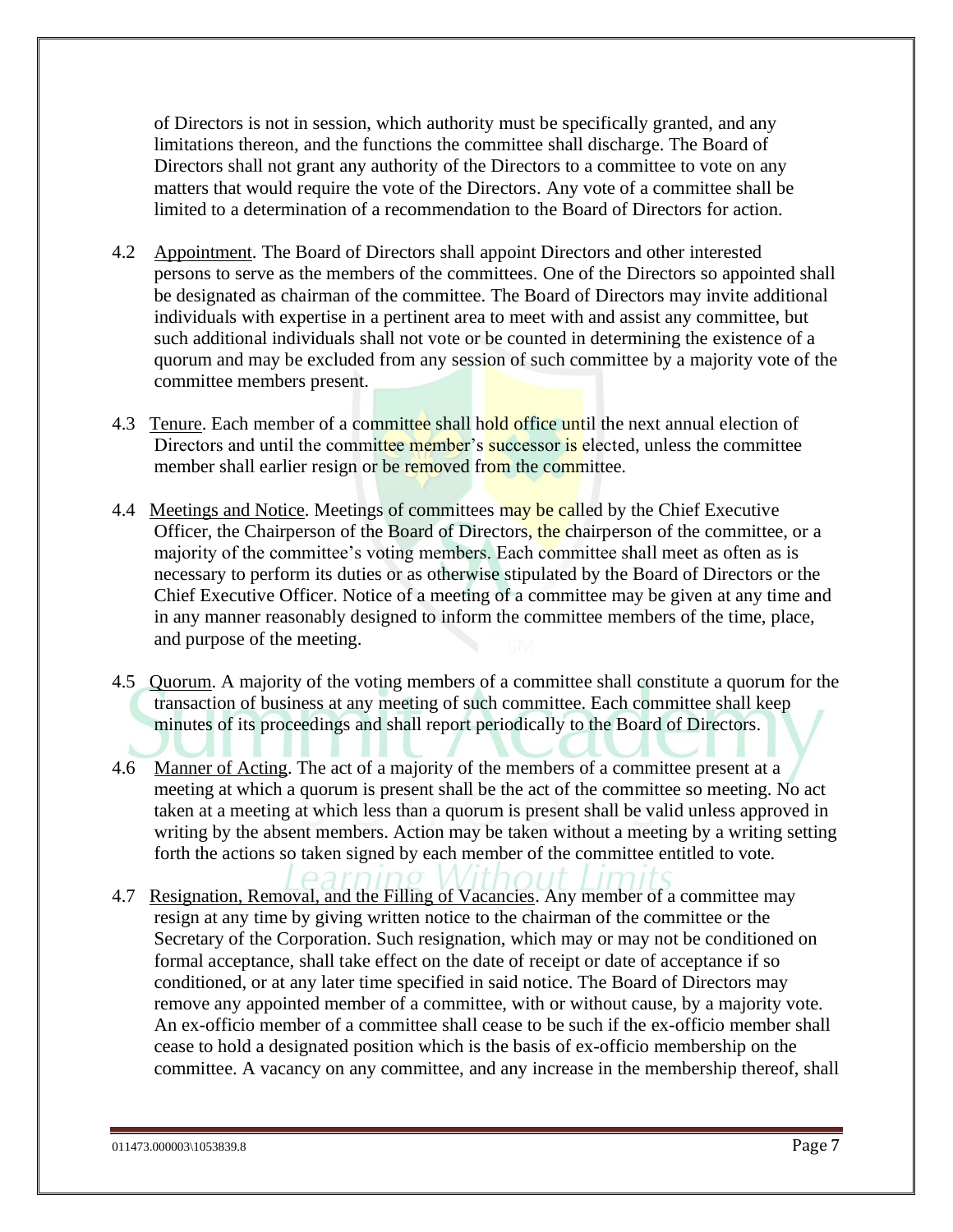be filled for the unexpired portion of the term by the Chief Executive Officer with the approval of the Board of Directors.

- 4.8 Initial Committees. There shall be no initial committees of the Corporation.
- 4.9 Nominating Committee. Notwithstanding anything in this Code to the contrary, the Directors at Large will at all times comprise a majority of any Nominating Committee formed for the purpose of nominating Directors at Large in the manner contemplated under Section 3.2 above, and a Director at Large will at all times serve as the chair of such Nominating Committee.

### *ARTICLE V Officers*

- 5.1 General Provisions. The Board of Directors shall elect a Chairperson, a Vice-Chairperson, a Secretary, and a Treasurer and shall employ a Chief Executive Officer. The Board of Directors may, from time to time, create such offices and appoint such other officers, subordinate officers, assistant officers, and committee chairs, as it may determine necessary.
- 5.2 Term of Office. The officers of the Corporation shall hold office until the meeting of the Board of Directors following the date of their election and until their successors are chosen and qualified, unless sooner removed by the Board of Directors. The Board of Directors may remove any officer at any time, with or without cause, by a majority vote. An officer may resign at any time by giving written notice to the Chief Executive Officer or to the Secretary, which resignation may or may not be made contingent on formal acceptance, and which shall take effect on the date of receipt or at any later time specified in said notice. A vacancy in any office, however created, shall be filled by the Board of Directors for the unexpired term.

#### *ARTICLE VI Duties of Officers*

- 6.1 Chairperson. The Chairperson shall preside at all meetings of the Board of Directors and shall be a voting member, ex-officio, of all committees. The Chairperson shall act as the duly authorized representative of the Corporation in all matters other than those relating to the general management of the Corporation in which the Board of Directors has formally designated to the Chief Executive Officer for that specific purpose.
- 6.2 Vice-Chairperson. The Vice-Chairperson shall act as Chairperson of the Board of Directors in the absence of the Chairperson, and, when so acting, shall have the power and authority of the Chairperson.
- 6.3 Secretary. The Secretary shall attend and keep minutes of all the proceedings of the Board of Directors, and shall make proper record of the same; give notice of meetings of Directors; keep such books as may be required by the Board of Directors; and perform such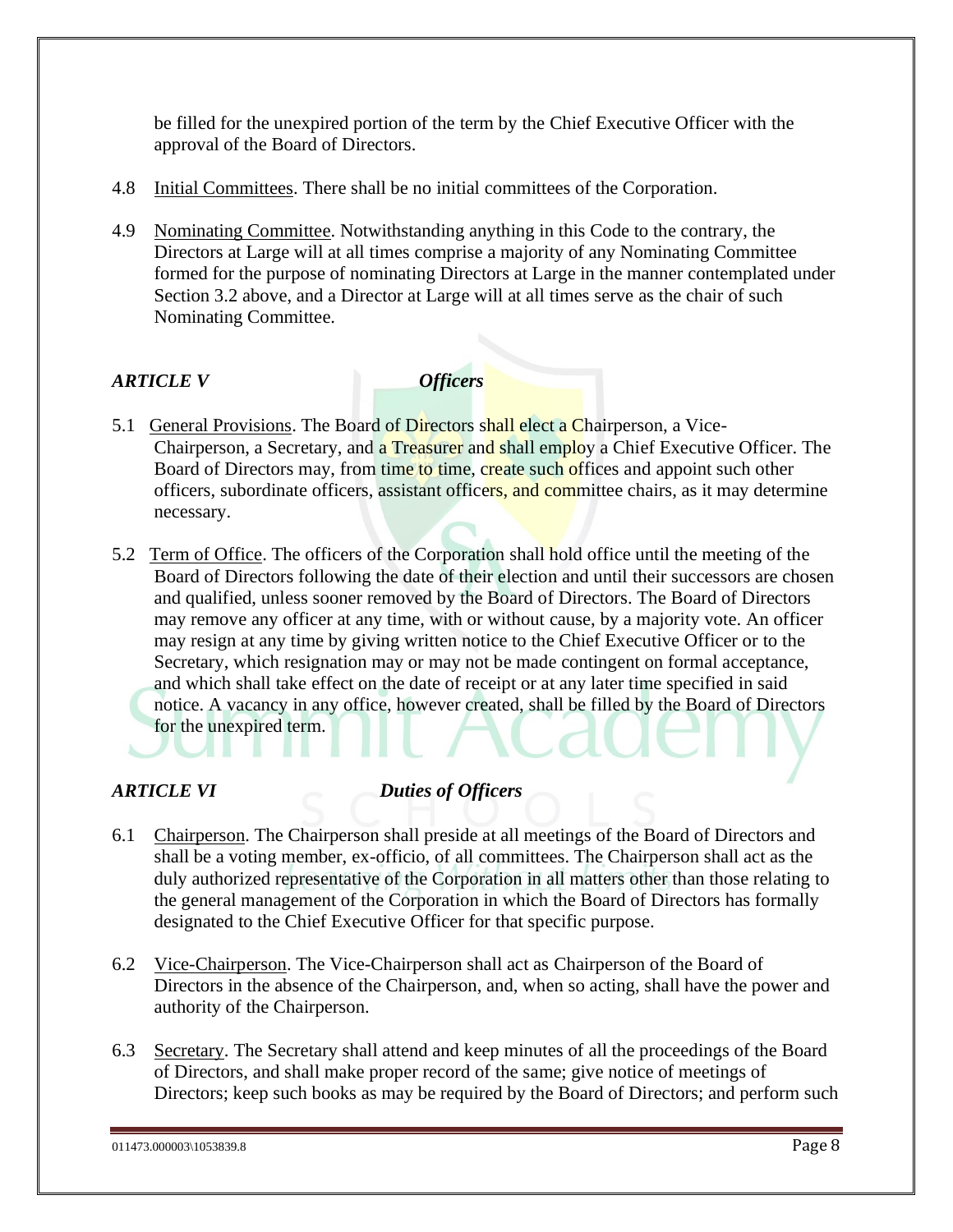other and further duties as may from time to time be assigned by the Board of Directors or the Chief Executive Officer. All books and papers pertaining to the Secretary's office shall be subject at any time to the inspection of any member of the Board of Directors, and, on the expiration of the Secretary's term of office, the Secretary shall deliver all books, papers and other property of the Corporation, in the Secretary's possession or under the Secretary's control, to the Chief Executive Officer or to the Secretary's successor in office; and, in general, the Secretary shall perform all duties pertaining to such office which may be required by the Chief Executive Officer or the Board of Directors.

- 6.4 Treasurer. The Treasurer shall have general supervision of all finances; the Treasurer shall receive and safely keep all moneys and choses in action belonging to the Corporation, and the Treasurer shall perform such other duties as from time to time may be assigned by the Board of Directors or the Chief Executive Officer. The Treasurer shall keep proper books of account and keep accurate account of the finances of the Corporation and prepare or hire a certified public accountant to prepare such financial statements as the Board of Directors may from time to time direct. At any meeting of the Board of Directors, the Treasurer shall furnish abstracts of the financial condition of the Corporation as of the date requested by the Chief Executive Officer or the Board of Directors. Upon the expiration of the Treasurer's term of office, the Treasurer shall deliver all money, books, papers and other property of the Corporation, in the Treasurer's possession or under the Treasurer's control, to the Treasurer's successor in office.
- 6.5 Chief Executive Officer. The Chief Executive Officer shall be the principal corporate officer. The Chief Executive Officer shall report at least annually to the Board of Directors of the Corporation on the condition of the affairs of the Corporation and make recommendations, if any, with respect thereto. The Chief Executive Officer shall be responsible for implementing the policies of the Board of Directors, and shall have general supervision, management, control and oversight of the business of the Corporation, subject to the regulations and orders of the Board of Directors. The duties and responsibilities of the Chief Executive Officer shall include providing periodic reports to the Board of Directors on the overall activities of the Corporation; providing the administrative staff and support as is necessary to implement the policies of the Board of Directors and to carry on the activities of the Corporation; being responsible for selecting, employing, controlling, and discharging employees, and for developing and maintaining personnel policies and practices; and in general, performing all the duties usually incident to such office, or which may be imposed or required by the Board of Directors. The Chief Executive Officer shall, acting alone, have full power and authority to secure and deliver, or cause to be executed and delivered, in the name of or on behalf of the Corporation, any and all ordinary contracts necessary and proper for the usual conduct and operation of the business of the Corporation, subject to the approval or ratification of such contracts by the Board of Directors.
- 6.6 Committee Chair. The committee Chairs shall be responsible for the direction of the committee. The Chair shall preside at all meetings of the committee, and his or her duties with respect to the conduct of the committee shall otherwise be similar to the duties of the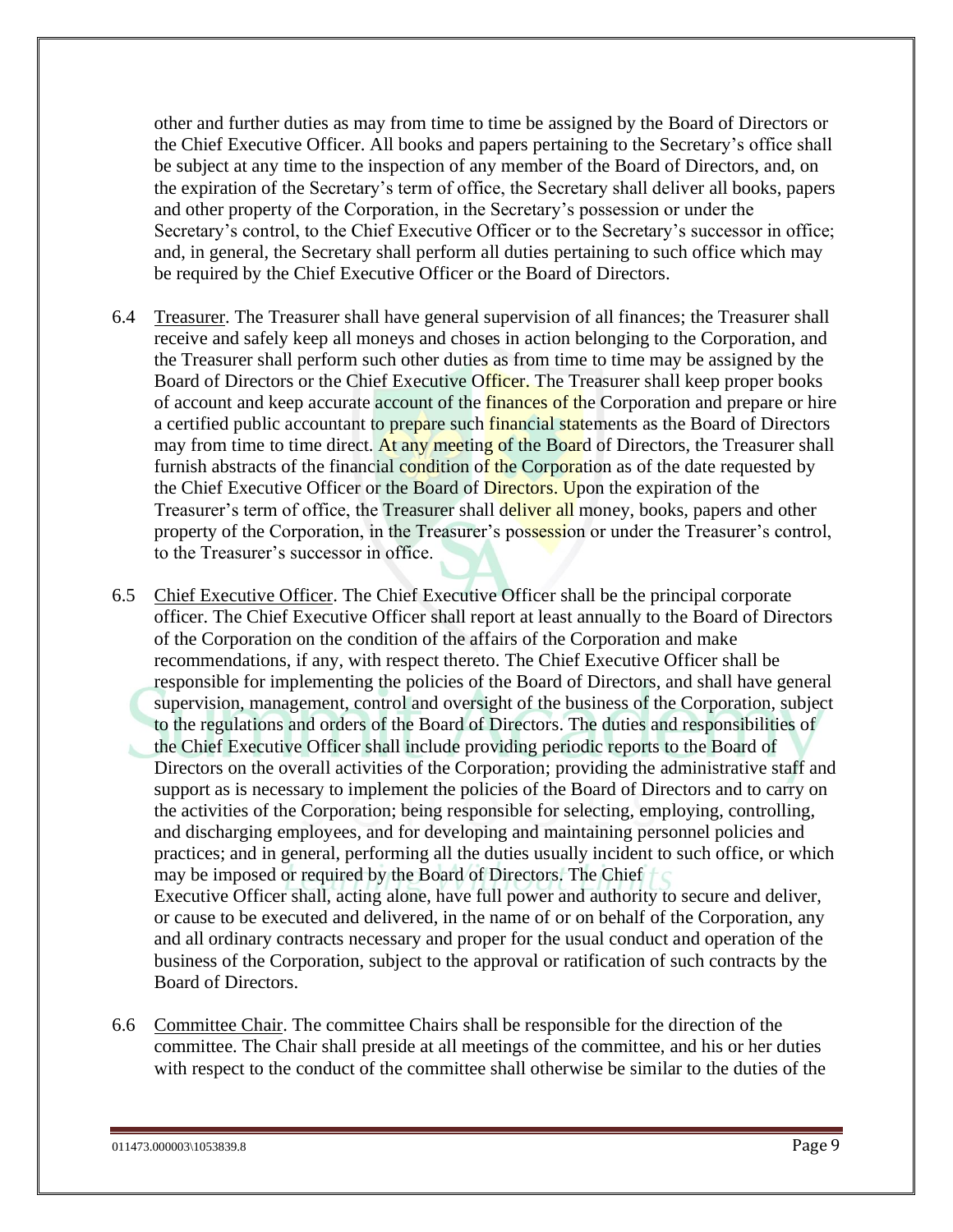Chief Executive Officer of the Corporation with respect to the conduct of the Corporation's operations.

#### *ARTICLE VII Contracts with Related Persons Prohibited*

Any contract or other transaction between this Corporation and one or more of its Directors, or between this Corporation and any entity of which one or more of this Corporation's Directors are interested or employed, is prohibited from the Effective Date of this Code of Regulations.

### *ARTICLE VIII Indemnification of Directors, Officers and Employees*

To the extent permitted by Ohio law, the Corporation shall indemnify any present or former Director, officer, committee member, administrative staff resource person to a committee, or key administrative staff employee against expenses (including attorney's fees), judgments, decrees, fines, penalties, amounts paid in settlement and other liabilities in connection with the defense of any pending or threatened action, suit, or **proceeding** whether criminal, civil, administrative or investigative, to which such person is or could reasonably expect to be made a party, provided:

- (a) That such person was not guilty of willful or wanton misconduct in the performance of their duty to the Corporation;
- (b) That such person acted in good faith in what they reasonably believed to be the best interests of the Corporation; and

(c) That, in any matter the subject of a criminal action, suit, or proceeding, such person had no reasonable cause to believe that their conduct was unlawful.

The determination as to (a), (b), and (c) above shall be made:

- (1) By a majority vote of a quorum of the Board of Directors consisting of said Directors who are not or were not parties to or threatened with such action, suit, or proceeding; or
- (2) If such a quorum is not available, or even if obtainable, if a majority of such quorum of disinterested Directors so directs, by a written opinion of independent legal counsel to whom the matter may be referred by a majority of Directors. Any independent counsel or a firm associated with the attorney shall not have performed services for the corporation or any person to be indemnified within the past five years.

The termination of any claim, action, suit or proceeding by judgment, order, settlement,

```
011473.000003\1053839.8 Page 10
```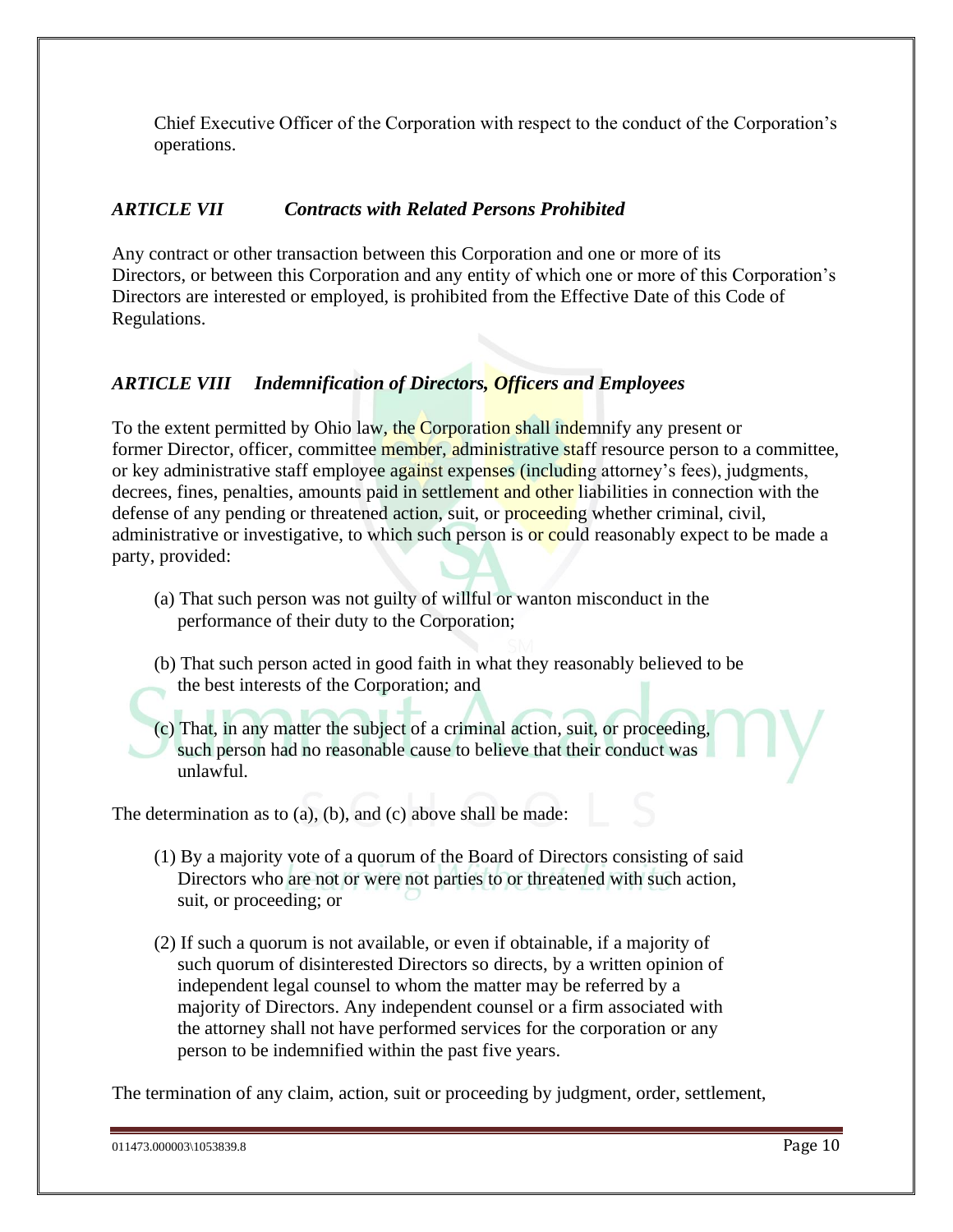conviction, or plea of guilty or nolo contendere shall not create a presumption that such person did not meet the standards of conduct set forth in this Article.

To the extent that any such person has been successful on the merits, on a procedural basis or otherwise, with respect to any such action, suit or proceeding, or in the defense of any claim, issue, or matter therein, such person shall be indemnified against expenses, including reasonable attorneys' fees, incurred in connection therewith regardless of the determination specified in the above paragraph of this Article.

The indemnification provided by this Article shall not be deemed exclusive of, or in any way to limit, any other rights to which any person eligible for indemnification may be or may become entitled as a matter of law, or pursuant to the Articles of Incorporation, the Code of Regulations, agreements, insurance coverage, or otherwise. The indemnification provided by this Article shall continue as to a person who has ceased to be a Director, officer, committee member, administrative staff resource person, or key administrative staff employee and shall inure to the benefit of the heirs, executors, and administrators of such person.

Irrespective of the provisions of this Article, the Board of Directors at any time or from time to time, may approve the indemnification of Directors and officers or other persons to the full extent permitted by the provisions of the Ohio General Non-Profit Corporation law at the time in effect, whether on account of past or future transactions.

The extension of rights of indemnification hereunder by liberalization of any existing law of the State of Ohio shall not be construed as limiting any right of indemnification of any Director or officer which has accrued under an existing law. It is the intention of this provision that any liberalization of the law of the State of Ohio shall inure to the benefit of Directors and officers entitled to indemnification. No change in the law of Ohio decreasing the rights of indemnification shall be deemed to derogate from or decrease any right of indemnification which shall have accrued or vested prior to the change in such law.

If any part of this Article shall be found in any action, suit or proceeding to be invalid or ineffective, the validity and the effect of the remaining provisions of this Article shall not be affected.

## *ARTICLE IX earni Miscellaneous* out limits

- 9.1 Fiscal Year. The fiscal year of the Corporation shall end on the 30th day of June in each year, or on such other day as may be fixed from time to time by the Board of Directors.
- 9.2 Seal. The Corporation shall not be required to have a corporate seal.
- 9.3 Negotiable Instruments. All checks, drafts, bills of exchange, notes, acceptances, obligations and other instruments for the payment of money shall be signed in the name of the Corporation by the Chief Executive Officer and Secretary or other officers, person or persons, as the Board of Directors may from time to time authorize.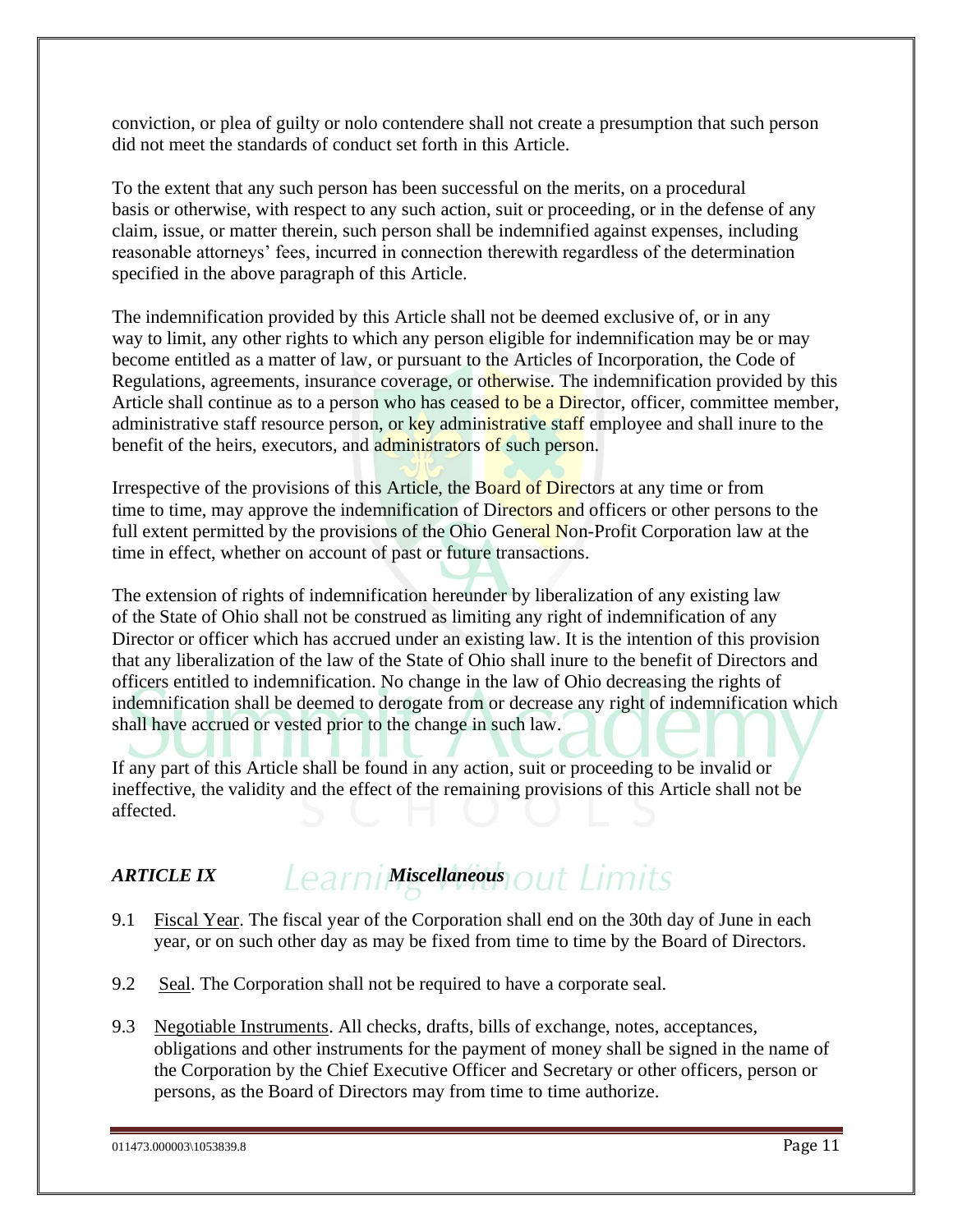- 9.4 Deeds, Contracts and Miscellaneous Instruments. All contracts, deeds, bond, choses in action, leases, land contracts, mechanics' liens, and all transfers, assignments, releases and discharges of mortgages shall be made in the name of the Corporation. The name of the Corporation shall be signed for all such purposes by the Chief Executive Officer, unless otherwise authorized by the Board of Directors.
- 9.5 Construction of Terms and Headings. Words used in this Code shall be read as the masculine or feminine gender and as the singular or plural, as the content requires. The captions or headings in this Code are for convenience only and are not intended to limit or define the scope or effect of any provision of this Code.

#### *ARTICLE X Tax Status*

10.1 Purposes. The Corporation is a nonprofit corporation that is organized and shall be operated:

10.1.1 exclusively for charitable purposes within the meaning of Section  $501(c)(3)$  of the Internal Revenue Code of 1986, as amended or corresponding provisions of any future United States internal revenue laws (the "Code''); and

10.1.2 as a supporting organization within the meaning of Section 509(a)(3) of the Internal Revenue Code and Treasury Regulation §1.509(a)-4.

10.1.3 To those ends and for such purposes, the Corporation shall be organized and operated exclusively to benefit, support, perform the functions of and carry out educational and related programs of its Members, for so long as a Member qualifies as an organization described by Section 509(a)(1) or Section 509(a)(2) of the Code.

- 10.2 Supporting Organization Status. The Corporation shall be supervised or controlled by or in connection with the Members such that this Corporation qualifies as other than a Type III supporting organization within the meaning of Section 4943(f)(5) of the Code.
- 10.3 If there comes a time when the Corporation does not have any Member that is a tax-exempt and publicly-supported organization described in either Section 509(a)(1) or  $509(a)(2)$  of the Code, or if it is no longer possible for this Corporation to support a Member without risk to this Corporation's status as exempt from federal taxation under Section 501(a) of the Code as a corporation organized and operated as described in Section  $501(c)(3)$  of the Code or its status as a supporting organization within the meaning of section 509(a)(3) of the Code, this Corporation shall no longer support or benefit that Member and that Member's status as a supported organization and its membership in the Corporation shall terminate.
- 10.4 Compliance with Code Section  $501(c)(3)$ . All of the assets and earnings of the

<sup>011473.000003\1053839.8</sup> Page 12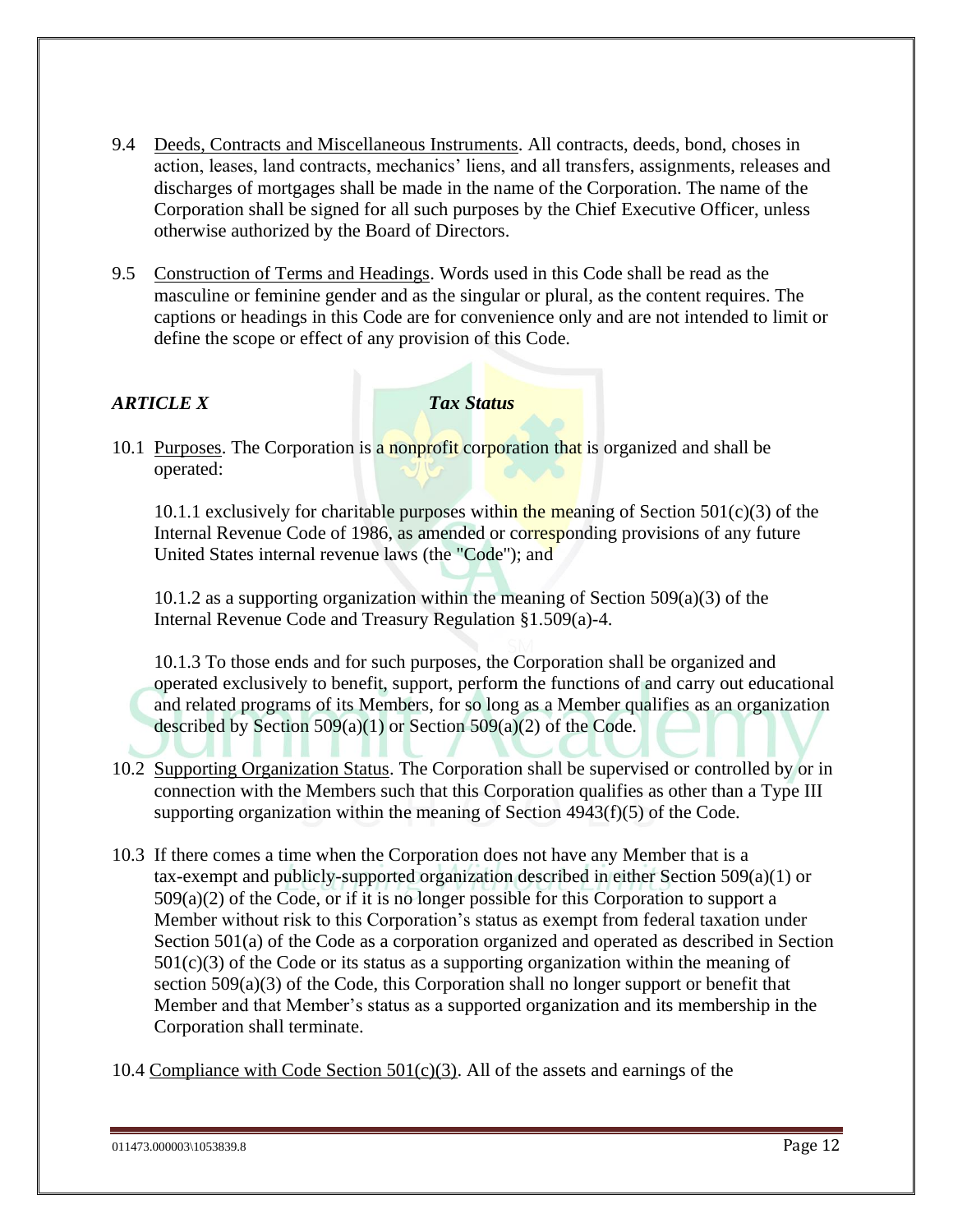Corporation shall be used exclusively for charitable, literary, scientific or educational purposes within the meaning of Section  $50I(c)(3)$  of the Code. In the course of the Corporation's operation:

10.4.1 No part of the net earnings of the Corporation shall inure to the benefit of, or be distributable to, any individual, including the Directors or the officers of the Corporation, provided, that the Corporation shall be empowered to pay reasonable compensation for services rendered and to make payments and distributions in furtherance of its tax-exempt purposes.

10.4.2 No substantial part of the activities of the Corporation shall be the carrying on of propaganda, or otherwise attempting to influence legislation, and the Corporation shall not participate in, or intervene in any political campaign (including the publication or distribution of statements) on behalf of or in **opposition to** any candidate for public office.

10.4.3 Notwithstanding any other provisions contained in these Bylaws, the Corporation shall not carry on any other activities not permitted to be cared on by a corporation exempt from tax under Section  $501(c)(3)$  of the Code.

10.5 Corporate Dissolution. In the event of dissolution of this Corporation, assets remaining after payment of all debts of the Corporation shall be transferred in a manner consistent with any requirements of the Articles of Incorporation of the Corporation provided that any transferee must be a nonprofit corporation, trust, foundation or other organization which, at the time of transfer, is exempt from federal income taxation under Section 501(a) of the Code because it is organized and operated as described in Section  $501(c)(3)$  of the Code.

#### *ARTICLE XI Amendments*

This Code of Regulations may be altered, amended or repealed, and new Regulations may be adopted, by action of a majority of a quorum of the Members of the Corporation present at a meeting of the Members.

#### **Schedule A Initial Members**

Summit Academy Akron Elementary School Vithout Limits Summit Academy Akron Middle School Summit Academy Secondary School - Akron Summit Academy Community School for Alternative Learners - Canton Summit Academy Secondary School - Canton Summit Academy Community School - Cincinnati Summit Academy Transition High School – Cincinnati Summit Academy Community School - Columbus Summit Academy Middle School - Columbus Summit Academy Transition High School - Columbus Summit Academy Community School - Dayton

```
011473.000003\1053839.8 Page 13
```